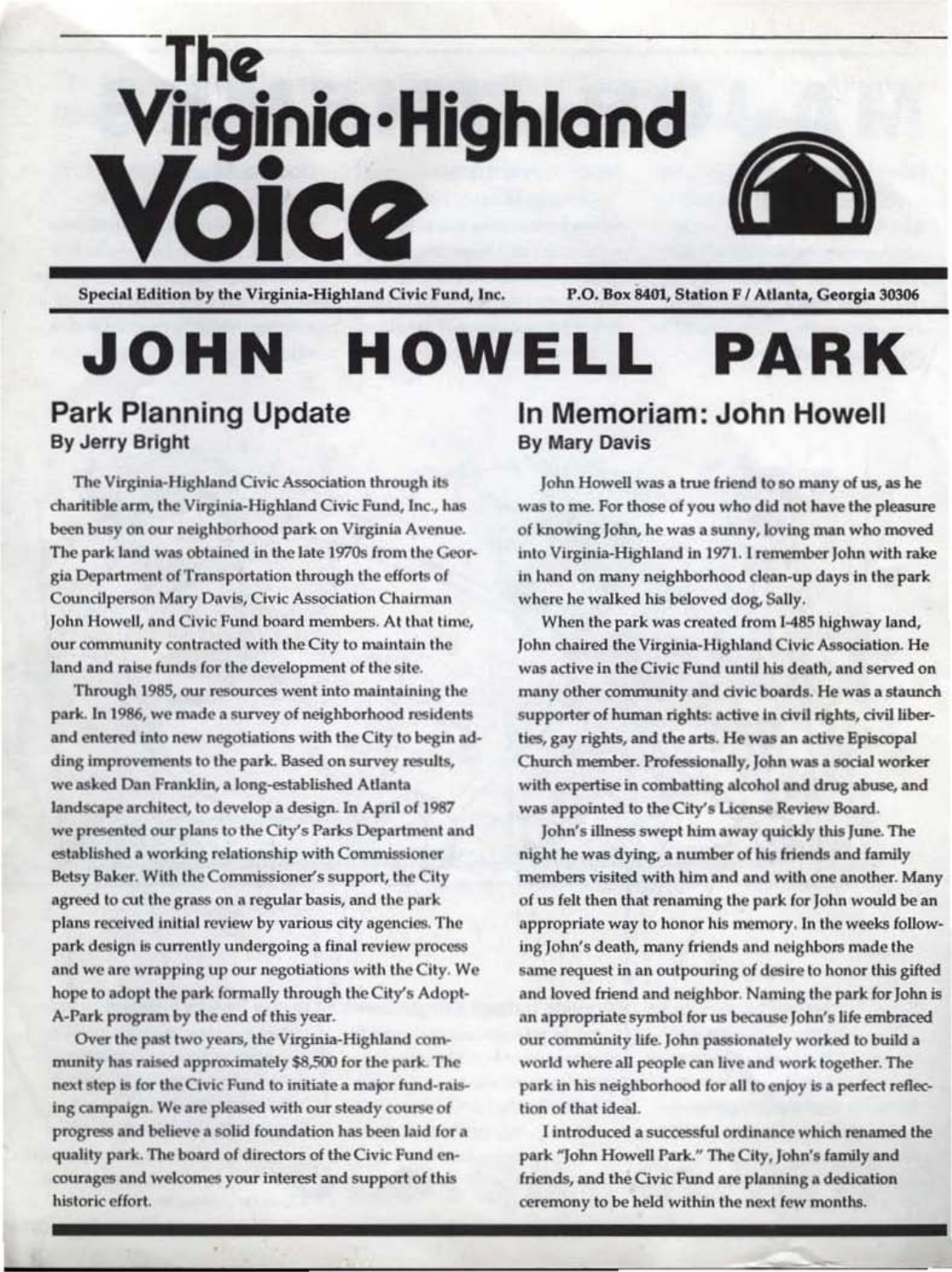# **MAJOR THEMES**

#### **Natural Image**

Our neighborhood was built in the 1920s, in the craftsman style which uses natural materials like brick and stone and landscaping with native plants like hardwood trees, dogwoods, and azealeas. Our park should be the same.

steps with safe stone stairway.

#### **Neighborhood Scale**

pedestrian way.

Our park is small, a strip of lots where houses once stood. The land rolls gently and large-scale things won't fit. The park should be one step beyond the yards of our own houses, an extension of the places where we live.

#### Open to All

Our park is a city park. It should be open and easily visible from the street and sidewalk. It should not seem to be an enclave cut off and only for a few, but should invite any passersby to come and enjoy it.

Retain the existing trees.

### The neighborhood survey we took in 1986 and the guidance of the Atlanta Parks System have been blended into this plan. We hope you like it.

#### **Children's Playground**

Our neighborhood has many families and a playscape was the most requested element.

Facilities should be provided for toddlers, kindergartners, and elemen- pool. Activities like jogging, picnics, tary school-age children, and should reflect the natural image of the park. sorts of things that are suitable.

# **Passive Uses**

Our park is too small for large playfields like softball or soccer, or for use that would attract large crowds like a community swimming kite flying, or just walking are the



#### **Maintenance**

The Parks Department insists that the park be easy to maintain. Features like ponds or reflecting pools or beds of annual flowers require intensive work. Paved paths will control erosion where traffic keeps the grass from growing.

Volleyball is an intensive use but just small enough to work in this park. Permanent restrooms are needed and nicer fences. The neighborhood volleyball